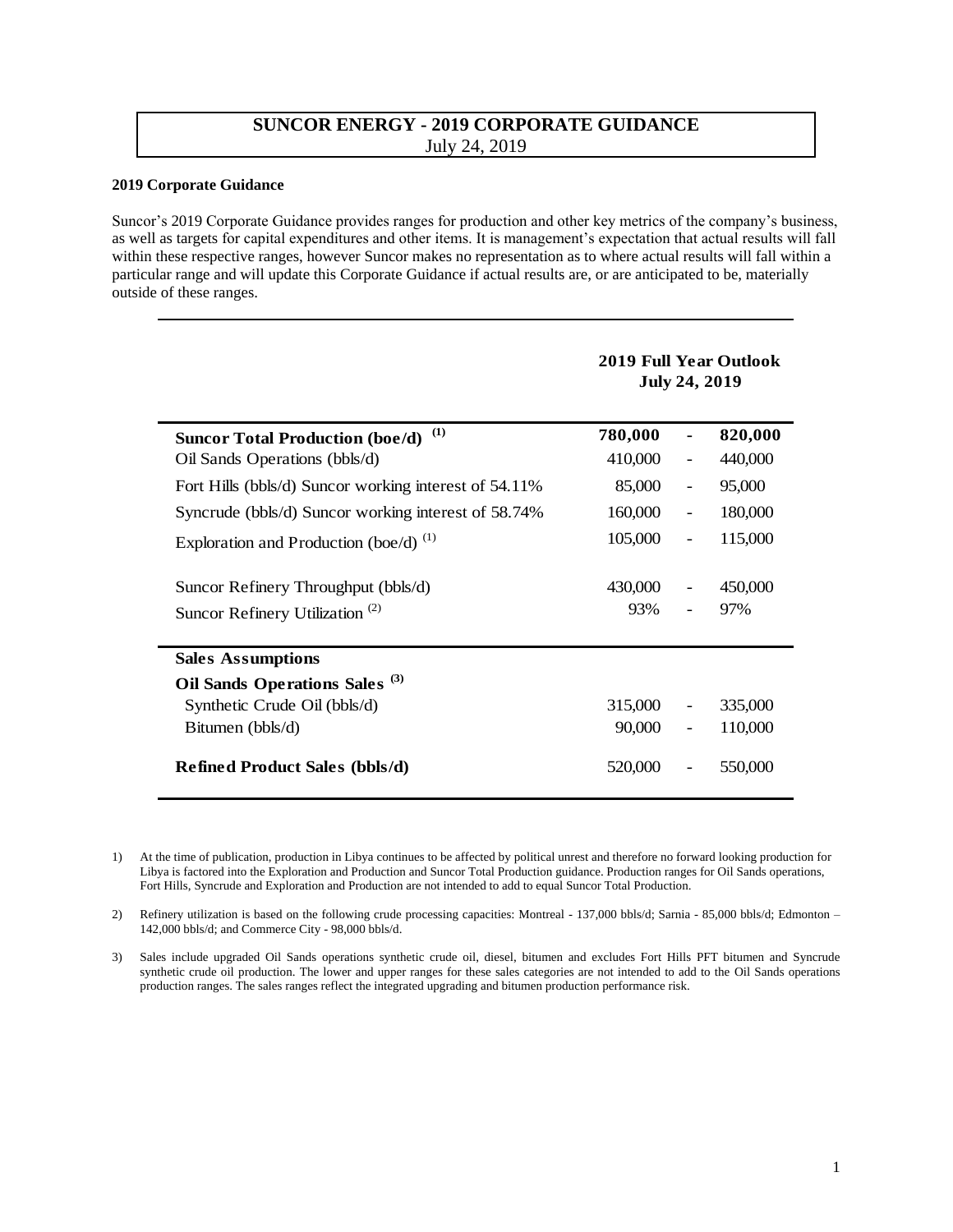## **Capital Expenditures (C\$ millions) (4)**

|                           | <b>2019 Full Year Outlook</b> | % Economic                |  |
|---------------------------|-------------------------------|---------------------------|--|
|                           | <b>July 24, 2019</b>          | Investment <sup>(5)</sup> |  |
| <b>Upstream Oil Sands</b> | $3,050 - 3,250$               | 17%                       |  |
| Upstream E&P              | $1,000 - 1,150$               | 97%                       |  |
| <b>Total Upstream</b>     | $4,050 - 4,400$               | 38%                       |  |
| Downstream                | $700 - 775$                   | 23%                       |  |
| Corporate                 | $150 - 225$                   | 53%                       |  |
| <b>Total</b>              | 4,900<br>$-5,400$             | 37%                       |  |
|                           |                               |                           |  |

4) Capital expenditures exclude capitalized interest of approximately \$130 million.

- 5) Balance of capital expenditures represents Asset Sustainment and Maintenance capital expenditures. For definitions of Economic Investment and Asset Sustainment and Maintenance capital expenditures, see the Capital Investment Update section of Suncor's Management's Discussion and Analysis dated July 24, 2019 (the "MD&A").
- 6) Oil Sands operations cash operating costs per barrel are based on the following assumptions: production volumes, sales mix, and average natural gas prices as described in the tables above.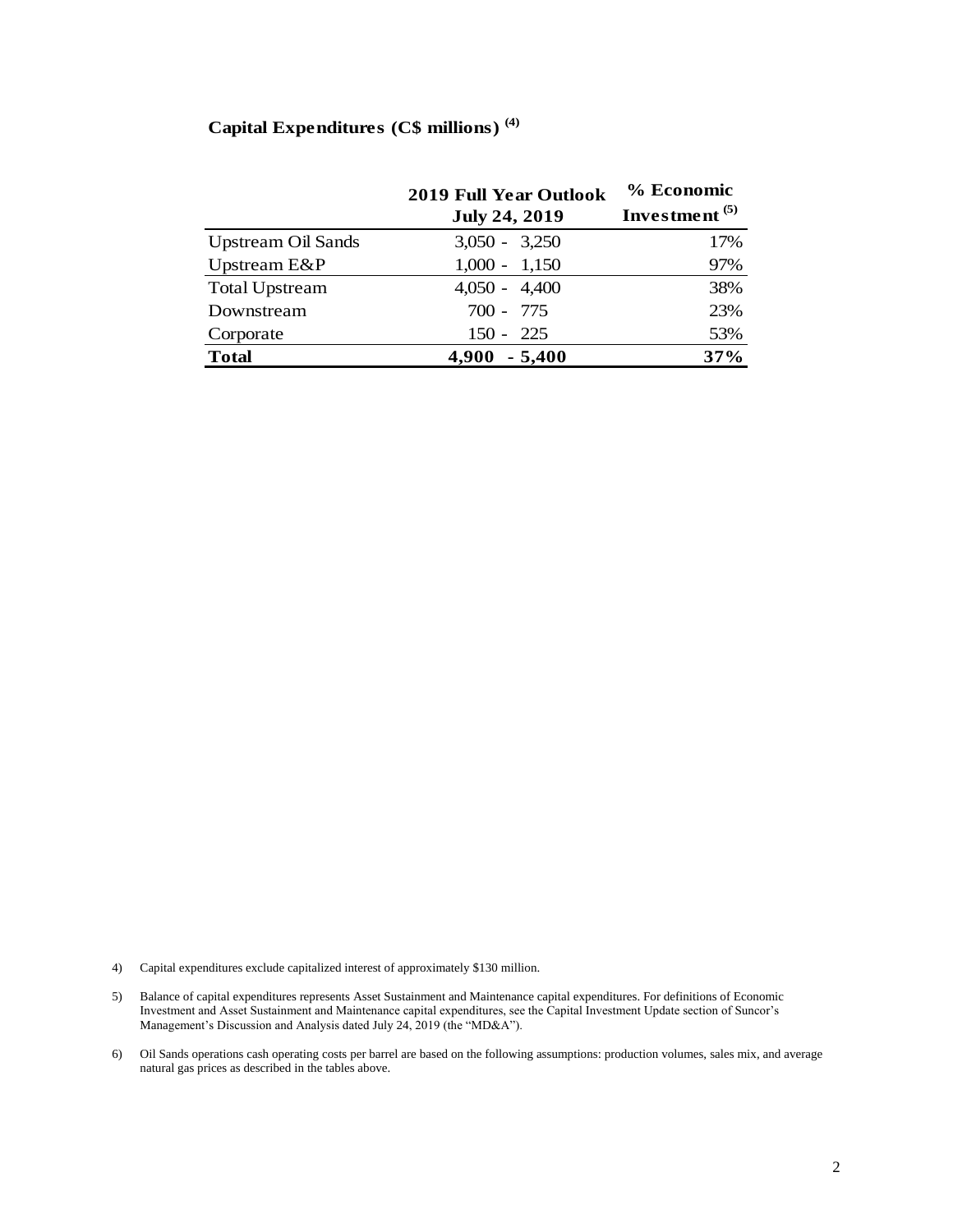- 7) Fort Hills cash operating costs per barrel are based on the following assumptions: production volumes and average natural gas prices as described in the tables above.
- 8) Syncrude cash operating costs per barrel are based on the following assumptions: production volumes, sales mix, and average natural gas prices as described in the tables above.
- 9) Oil Sands operations cash operating costs, Fort Hills cash operating costs and Syncrude cash operating costs are non-GAAP financial measures. Non-GAAP financial measures are not prescribed by GAAP and therefore do not have any standardized meaning. Users are cautioned that these measures may not be fully comparable to one another or to similar information calculated by other entities due to differing operations. For more information, see the Cash Operating Costs and Non-GAAP Financial Measures Advisory sections of the MD&A. Both sections are incorporated by reference herein.
- 10) Reflected as a percentage of gross revenue.

 $-1.1$ 

Suncor's 2019 Full Year Outlook is comprised of forward-looking statements and information (collectively, "forward-looking statements"). All forward-looking statements for the 2019 fiscal year are based on Suncor's current expectations, estimates, projections and assumptions that were made by the company in light of its experience and its perception of historical trends including: expectations and assumptions concerning the accuracy of reserves and resources estimates; commodity prices and interest and foreign exchange rates; the performance of assets and equipment; capital efficiencies and cost-savings; applicable laws and government policies; future production rates; the sufficiency of budgeted capital expenditures in carrying out planned activities; the availability and cost of labour, services and infrastructure; the satisfaction by third parties of their obligations to Suncor; the development and execution of projects; and the receipt, in a timely manner, of regulatory and third-party approvals. Forward-looking statements are not guarantees of future performance and involve a number of risks and uncertainties, some that are similar to other oil and gas companies and some that are unique to our company. Suncor's actual results may differ materially from those expressed or implied by our forward-looking statements and you are cautioned not to place undue reliance on them.

Assumptions for the Oil Sands operations, Syncrude and Fort Hills 2019 production outlook include those relating to reliability and operational efficiency initiatives that the company expects will minimize unplanned maintenance in 2019. Assumptions for the Exploration and Production 2019 production outlook include those relating to reservoir performance, drilling results and facility reliability. Factors that could potentially impact Suncor's 2019 corporate guidance include, but are not limited to:

- Bitumen supply. Bitumen supply may be dependent on unplanned maintenance of mine equipment and extraction plants, bitumen ore grade quality, tailings storage and in situ reservoir performance.
- Third-party infrastructure. Production estimates could be negatively impacted by issues with third-party infrastructure, including pipeline or power disruptions, that may result in the apportionment of capacity, pipeline or third-party facility shutdowns, which would affect the company's ability to produce or market its crude oil.
- Performance of recently commissioned facilities or well pads. Production rates while new equipment is being brought into service are difficult to predict and can be impacted by unplanned maintenance.
- Unplanned maintenance. Production estimates could be negatively impacted if unplanned work is required at any of our mining, extraction, upgrading, in situ processing, refining, natural gas processing, pipeline, or offshore assets.
- Planned maintenance events. Production estimates, including production mix, could be negatively impacted if planned maintenance events are affected by unexpected events or are not executed effectively. The successful execution of maintenance and start-up of operations for offshore assets, in particular, may be impacted by harsh weather conditions, particularly in the winter season.
- Commodity prices. Declines in commodity prices may alter our production outlook and/or reduce our capital expenditure plans.
- Foreign operations. Suncor's foreign operations and related assets are subject to a number of political, economic and socio-economic risks.
- Government Action. This guidance reflects the production curtailments imposed by the Government of Alberta. Further action by the Government of Alberta regarding production curtailment may impact Suncor's Corporate Guidance and such impact may be material.